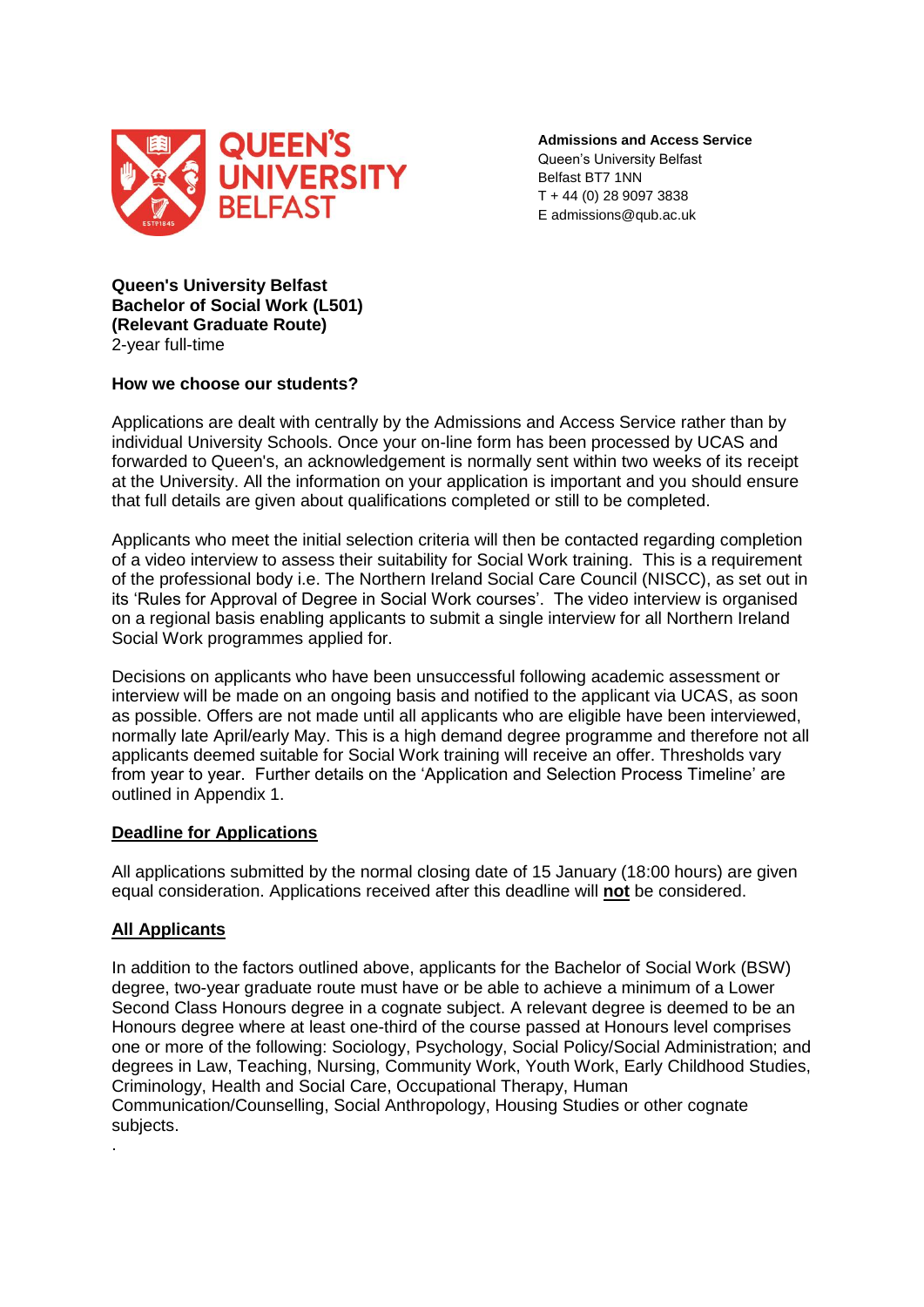**Applicants with a Third Class Honours degree will not be considered.** 

# **NB: ALL APPLICANTS**

**All applicants require GCSE Mathematics minimum Grade C or an equivalent qualification acceptable to the University. Essential Skills, Level 2 in Application of Number is not acceptable in lieu of this requirement.**

### **Personal Statement and Academic Reference**

The information provided in the UCAS personal statement should demonstrate a commitment to social work. The academic reference together with predicted classification are noted but, in the case of the Bachelor of Social Work degree, are not the final deciding factors in whether or not an offer can be made. All applications must contain a reference otherwise they may not be considered.

### **Applicants in Receipt of an Offer**

Applicants who are made an offer are normally invited to an offer holders event, which is usually held in May, following the publication of offers. If you have not already done so, this will allow you the opportunity to visit the University and to find out more about the Social Work degree and the facilities on offer. It also gives you a flavour of the academic and social life at Queen's.

# **Deferred Entry**

Due to the demand for places and the lengthy selection process, candidates applying for deferred entry are not considered.

All applications submitted by the normal closing date of 15 January (18:00 hours) are given equal consideration. Applications received after this date will not be considered.

# **Finally**

If you cannot find the information you need here, please contact the University Admissions Service [here,](mailto:admissionsbsw@qub.ac.uk) giving full details of your qualifications and educational background.